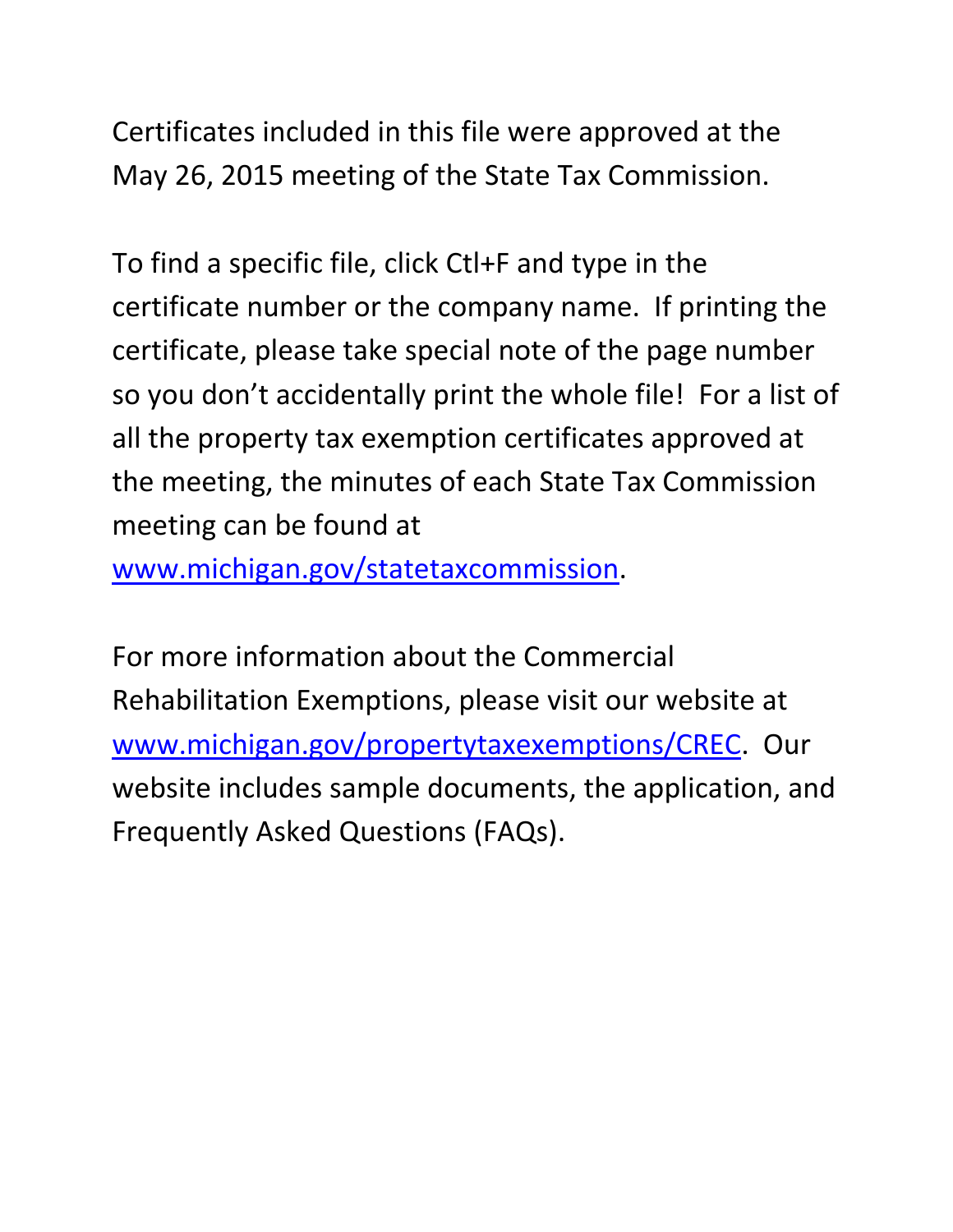

STATE OF MICHIGAN DEPARTMENT OF TREASURY LANSING

NICK A. KHOURI STATE TREASURER

June 11, 2015

Jessie Stipcak DBSJ Properties, LLC (Reno's North) 16460 S US 27 Lansing, MI 48906

Dear Sir or Madam:

The State Tax Commission at their May 26, 2015 meeting considered and approved your application for a commercial rehabilitation project, in accordance with Public Act 210 of 2005, as amended. Enclosed is certificate number C2015-005, issued to DBSJ Properties, LLC (Reno's North) for the project located at 16460 S US 27, Township of DeWitt, Clinton County.

If you have any questions regarding this exemption please contact the Property Services Division at (517) 373-0675.

Sincerely,

Kelli-Sorr

Kelli Sobel, Executive Director State Tax Commission

Enclosure By Certified Mail cc: Laura L. Tafelsky, Assessor, Township of DeWitt Clerk, Township of DeWitt

RICK SNYDER GOVERNOR